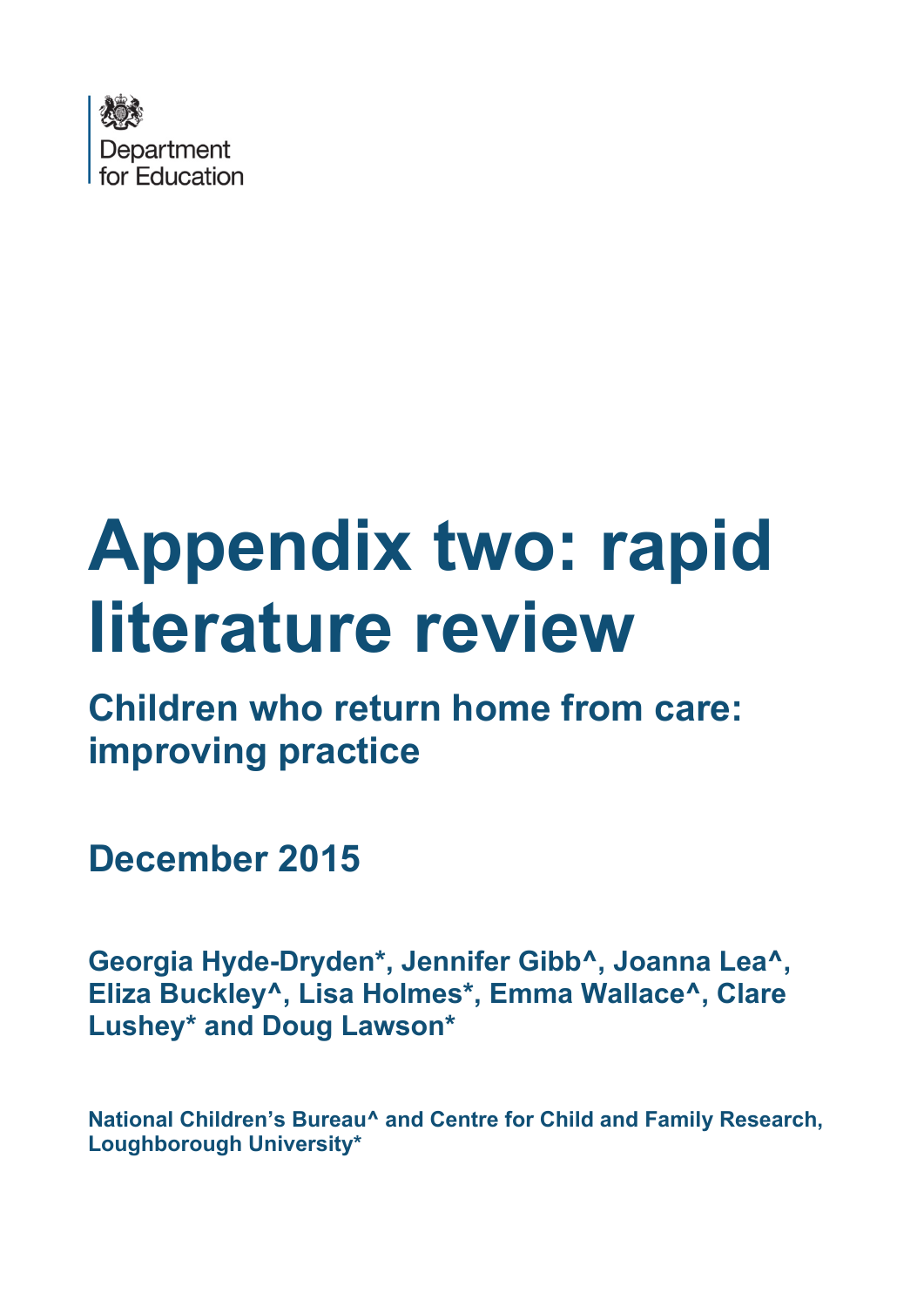## **Contents**

| Introduction                                                                     | 3              |
|----------------------------------------------------------------------------------|----------------|
| Methodology                                                                      | 3              |
| Findings                                                                         | $\overline{4}$ |
| Definition of return home                                                        | 4              |
| Assessment, planning and decision-making                                         | 5              |
| Timing of reunification                                                          | $\overline{7}$ |
| Work with families to maintain relationships between the child and their parents | 8              |
| Support for families pre and post reunification                                  | 9              |
| Abuse, neglect and re-entry into care                                            | 12             |
| Conclusion                                                                       | 13             |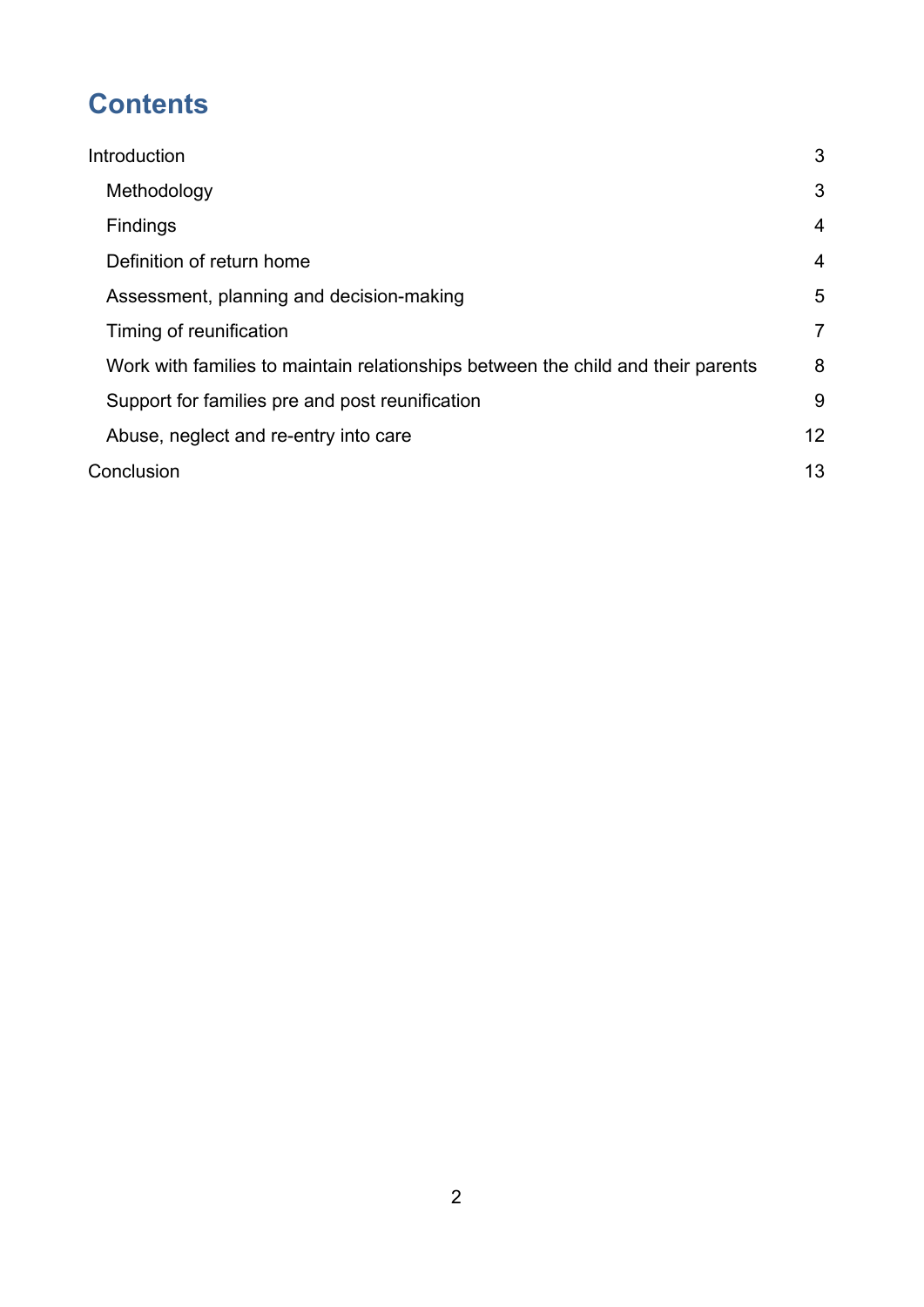## <span id="page-2-0"></span>**Introduction**

The overall aim of this rapid review was to provide an overview of current knowledge about the children who return home from care in England. This review does not constitute a comprehensive review of the literature and this document has been produced to provide a short summary to support the fuller research report (Hyde-Dryden et al., 2015). A fuller literature review has also been published by the Department for Education (Farmer, 2015b). Return home from care is a complex process and this review aimed to provide a synopsis of the factors that hinder and promote effective reunification focusing on assessment, planning and decision-making; services to support reunification; and outcomes in terms of subsequent abuse and neglect, and re-entry to care/accommodation. As outlined in the main body of this report, the synopsis of key themes and studies was then used to develop a framework to determine whether, and to what extent practice was evidence based, or evidence informed in the eight local authorities participating in the research.

## <span id="page-2-1"></span>**Methodology**

As this was a rapid review of the literature, clear parameters were established and a number of related areas of research were excluded. For example, literature focused on parental capacity to change was excluded on the basis of the size and breadth of the literature base and also because an overview of the existing literature has recently been published (Ward et al., 2014). Reference is made to the overview and previous key studies but models and programmes for change have not been reviewed. Searches were restricted to include literature from 2000 onwards only, and the review focused predominantly on literature from England, although key international studies were included.

A number of databases were searched including:

- Loughborough University Catalogue Plus which searches a number of databases simultaneously including: Applied Social Sciences Index and Abstracts; International Bibliography of the Social Sciences and Social Care on Line;
- Google Scholar
- The search terms used included various combinations of the following:
- reunification/reunified + birth families + Looked After Children + birth parents + families + parents + outcomes + children + foster care + timing
- stability + looked after children + reunification
- return home from care + looked after children + birth parents + families + parents + outcomes + children + foster care + timing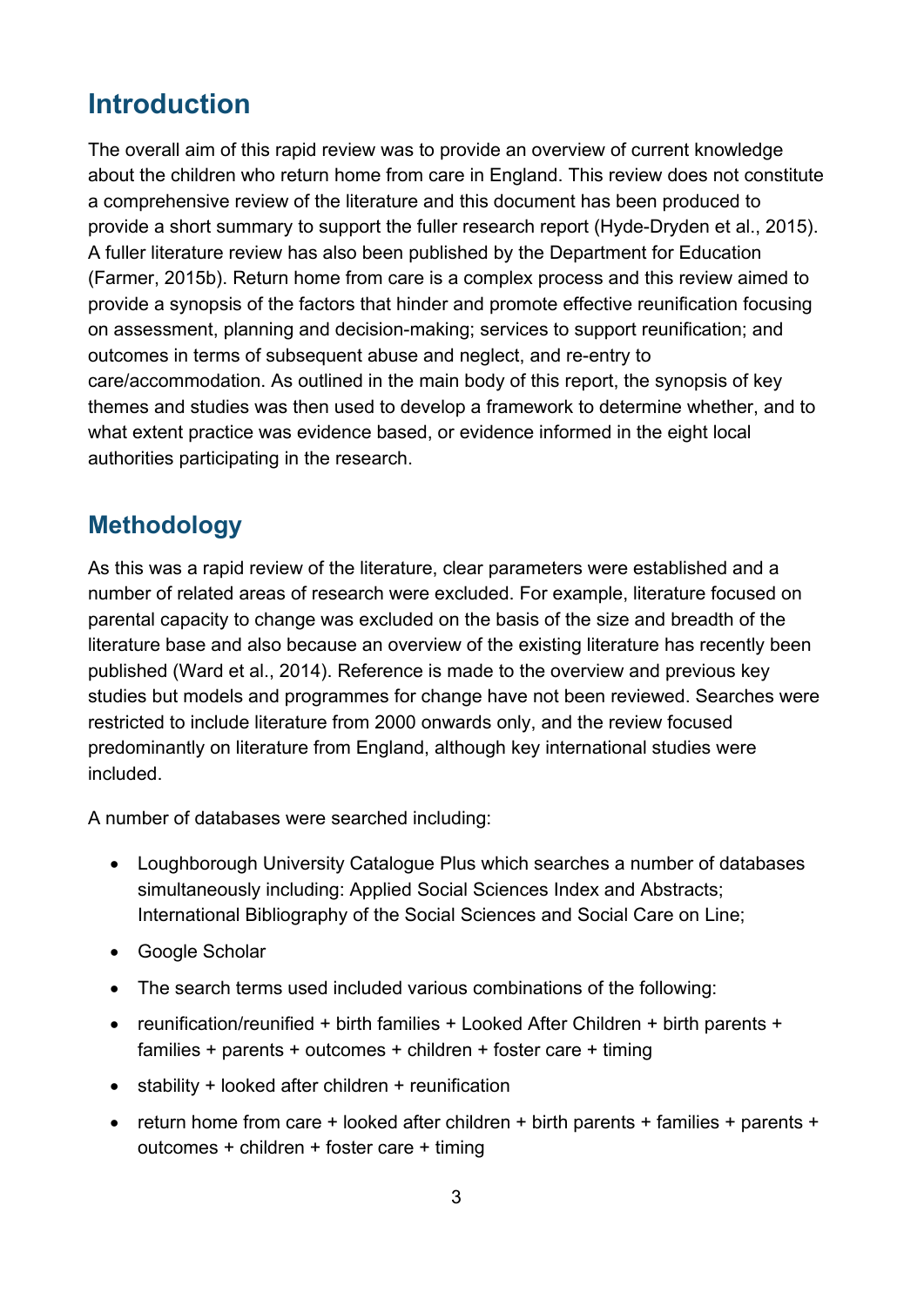- reuniting looked after children
- returns from care

## <span id="page-3-0"></span>**Findings**

A relatively small number of evaluations/studies focused on reunification have been carried out in the UK. These include Biehal (2006, 2007); Thoburn (2009); Thoburn and colleagues (2012); Farmer and colleagues (2011); Farmer and Lutman (2012); Lutman and Farmer (2012); Farmer and Wijedasa (2012); Wade and colleagues (2010, 2011); The Who Cares? Trust (2006); Harwin and colleagues (2014); Sinclair and colleagues (2005). Four of these were reviews (Biehal, 2006, 2007; Thoburn, 2009; Thoburn and colleagues, 2012) and the remaining are ten articles and books relating to five separate studies. The findings from these studies along with the work of Wulczyn (2004) focused on reunification practice in the US; the recent overview of parental capacity to change (Ward et al., 2014) and a recent evaluation of NSPCC's Taking Care practice framework (Hyde-Dryden et al., 2015) provide the substantive evidence for this summary review.

## <span id="page-3-1"></span>**Definition of return home**

In the UK children and young people become looked after for a variety of reasons including: parental abuse and neglect; parents unable to provide sufficient care due to illness or disability; and absent parenting, for example, due to a death, absconding or a prison sentence, or the child is an unaccompanied asylum seeker (Department for Education, 2013). The length of time a child remains looked after varies - for some it is short term, for others it is long term. In many cases there will be attempts to reunify the child with their birth parents or wider family (Farmer and Wijedasa, 2012). Reunification means returning a child to live with one or both parents, or wider family, following a period of being looked after by the local authority. Children might return to the care of their birth parents or relatives following planned short-term placements (i.e. short breaks/respite care) or from intermediate or longer-term placements (Thoburn, 2009). The definition of return home contained in the Department for Education's Data Pack (2013) on Improving Permanence for Looked after Children is as follows:

*A child is recorded as returning home from an episode of care if he or she ceases to*  be looked after by returning to live with parents or another person who has parental *responsibility. This includes a child who returns to live with their adoptive parents but does not include a child who becomes the subject of an adoption order for the first time, or a child who becomes the subject of a residence or special guardianship order.*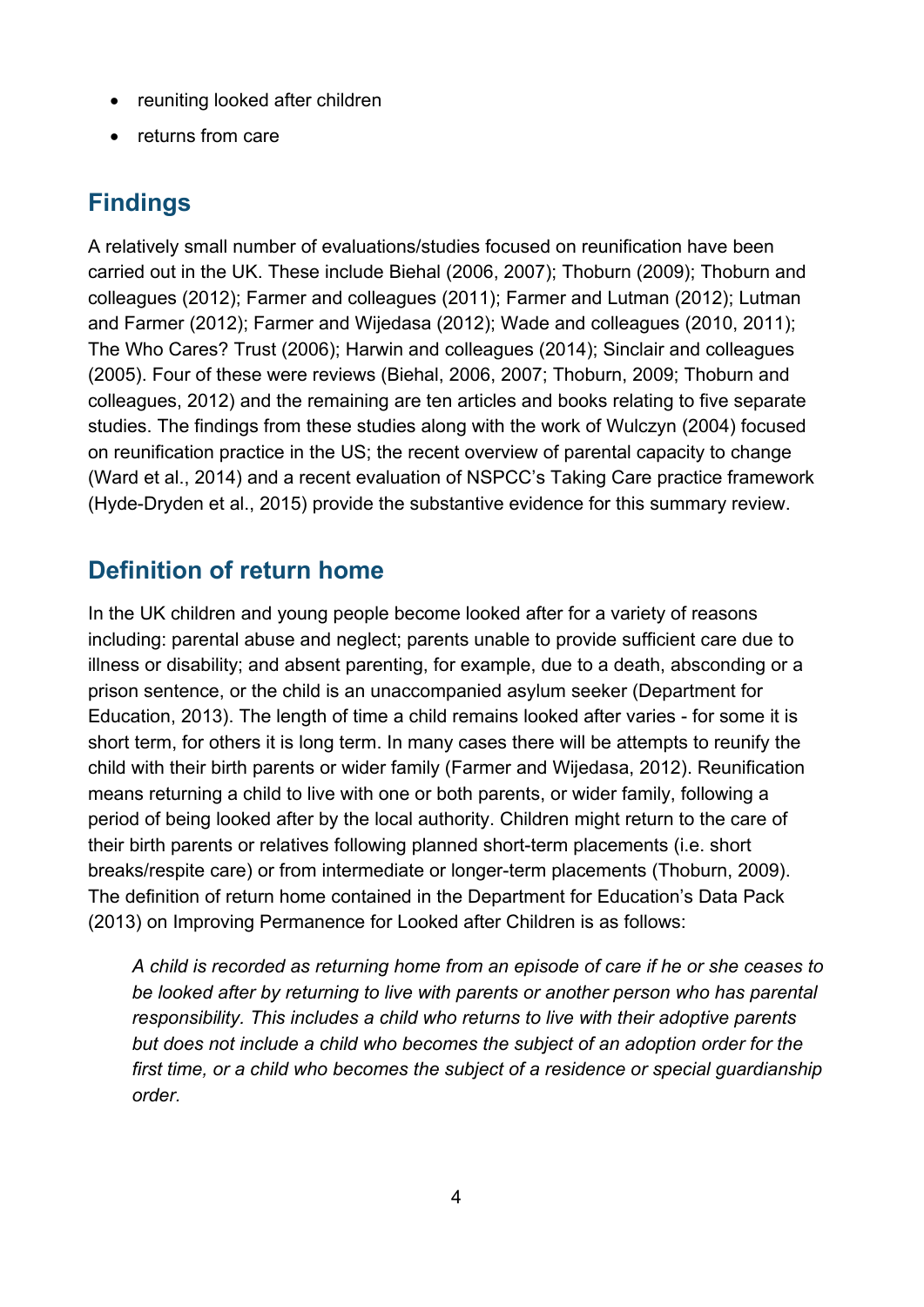Biehal (2007) argues that in the 1970s, amid concerns that there was minimal planning for the future of children looked after in state care, greater attention was paid to permanence planning both away from home and in terms of reunification with birth parents or the wider family. However, in the three decades that followed, findings from research indicated that children were spending extended amounts of time in care due to delays and drift in decision-making and that those who did return home, did so without proper planning, which often resulted in re-entry to care/accommodation (see Biehal, 2007; The Who Cares? Trust, 2006). The evidence base also suggests that problems persist and outcomes for children returning home to their birth families are poor (Thoburn, 2009; Thoburn et al., 2012; Farmer and Wijedasa, 2012; Farmer et al., 2011; Lutman and Farmer, 2012; Farmer, 2012; Farmer and Lutman, 2012; Biehal, 2006, 2007; The Who Cares? Trust, 2006; Wade et al., 2010, 2011). These issues are explored below.

#### <span id="page-4-0"></span>**Assessment, planning and decision-making**

Assessments are key to identifying needs and providing the right support; thus improving outcomes for children and their families (Turney et al., 2011; Wade et al., 2011; Farmer and Moyers, 2008). Decisions made on the basis of assessments have been identified to affect children's short and long-term outcomes (Turney et al., 2011). Yet evidence suggests that assessments can be incomplete, poor and sometimes non-existent (Turney et al., 2011). Inadequate assessments are associated with poor outcomes, including: delays in decision-making, repeat abuse and neglect, placement breakdowns and reentry to care/accommodation (Farmer et al., 2011).

Successful reunifications have been related to quality assessments (Wade et al., 2010). Despite this, a more recent study of six local authorities by Farmer and colleagues (2011) found that 43% of the children in their study returned to a parent without a thorough assessment of their circumstances. Where thorough assessments were undertaken, children returning home often experienced stability.

Wade and colleagues (2010) study found that reunification planning varied across local authorities. In areas with weaker planning the issues which led to the child becoming looked after were not always clear in the care plan, and there was a lack of planning for reunification, which often occurred abruptly with parents removing children or reunification occurred because no other plans had been made (Wade et al., 2011). Similarly Farmer and colleagues (2011) reported that pressures from the parent, child, placement or court accounted for over a quarter of children returning home rather than the decision being determined by improvements in the family situation. When children pressed to return home or returning home was accelerated due to other problems (e.g. they were absconding from their care placement) reunification was less likely to be successful meaning that these children were more likely to re-enter care/accommodation.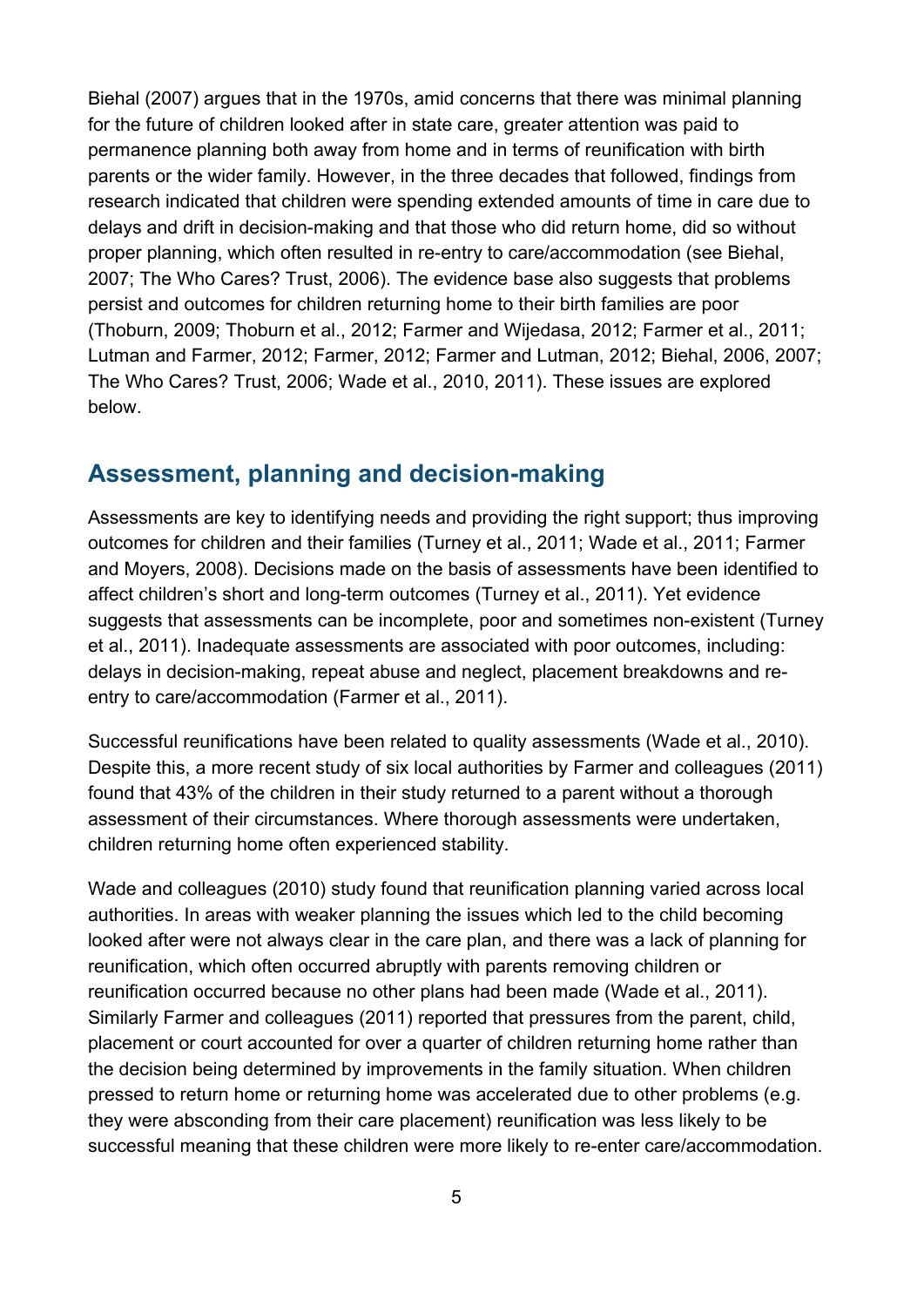There were significantly fewer breakdowns following return home when there had been adequate planning.

Wade and colleagues (2011) highlighted that planning was more robust for those children who were placed with parents on a care order in comparison to those who returned home after a period of voluntary accommodation. Similarly, Farmer and Wijedasa (2012) found that children returning home as the subject of a supervision or care order were significantly more likely to remain stable than those children who had been voluntarily accommodated. Where children returned home on care or supervision orders, the local authority has a statutory duty to provide ongoing support. Furthermore, the research indicates that a number of conditions had to be met prior to the child returning home: they were more closely monitored; received more services, and the children were often of a younger age – all factors contributing to lower levels of disruption following reunification.

Proactive and purposeful reunification, rather than abrupt and unplanned returns home from care/accommodation, are associated with stability (Wade et al., 2011). Research suggests that key to successful return home from care/accommodation is ensuring that the difficulties that led to the child becoming looked after have been resolved and there is evidence showing parental capacity to change (Farmer et al., 2011; Wade et al., 2011; Ward et al., 2014). However, Farmer and colleagues (2011) study showed that in only 26% of cases had the problems that led to the child becoming looked after been addressed prior to reunification. Continuing alcohol and/or substance misuse in particular was associated with maltreatment after children returned home from care (Farmer at al., 2011).

The evidence suggests that where reunification is being considered, a robust and clear assessment and care plan should include the following information:

- the types and number of family stressors/difficulties;
- an agreement with parents about what needs to change before the child(ren) can return home, i.e. the problems that led to care and require addressing;
- a set of clear targets for parents to meet which are centred on what needs to change prior to reunification and over what timescales, including the consequences if these conditions are not met/risks are not removed;
- interventions and services to address known issues;
- contingency plans, i.e. an alternative care placement if return home from care/accommodation is not possible;
- extent of family engagement, in particular compliance with conditions set out in the plan;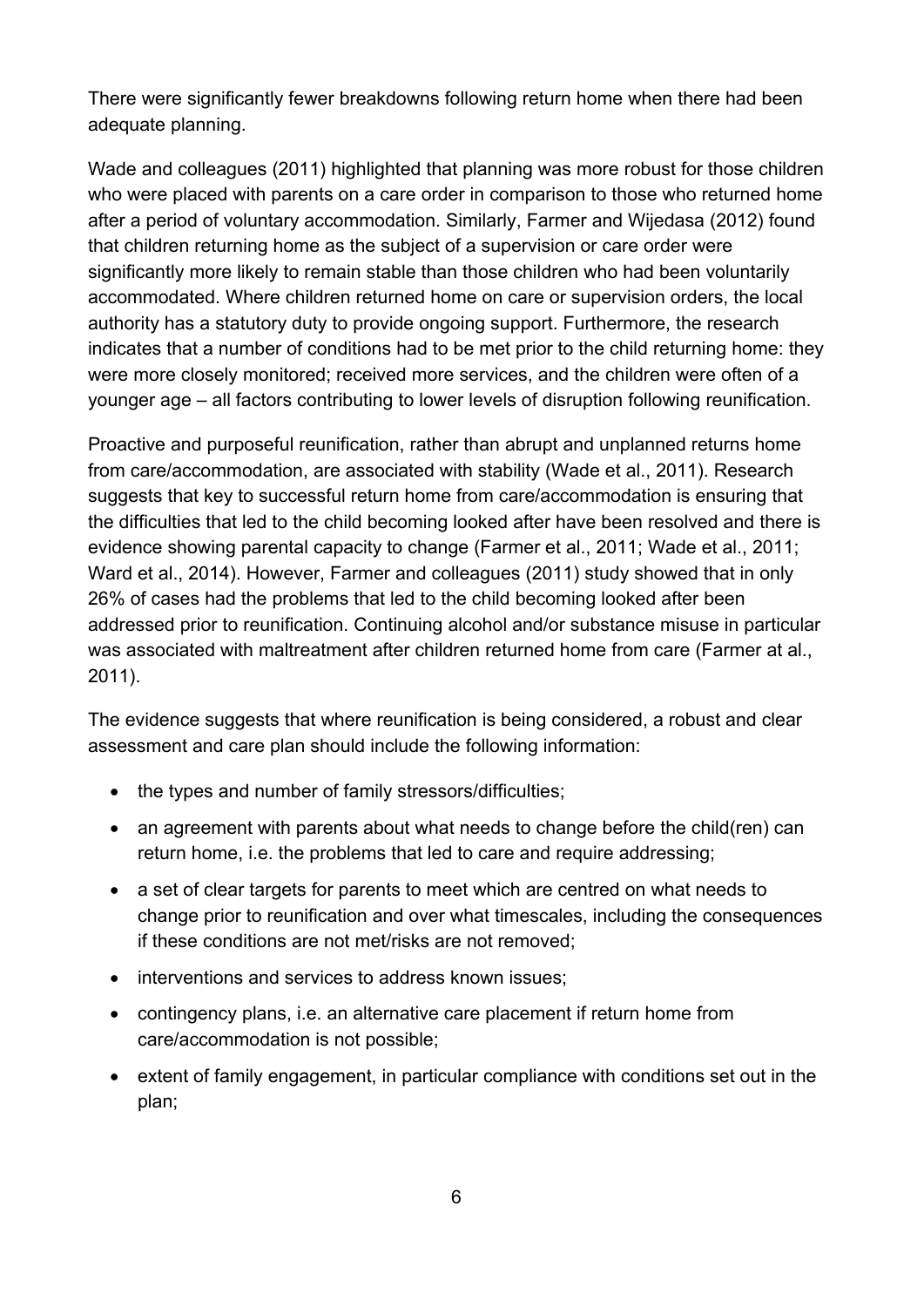- family readiness/parental motivation (e.g. are the parents ambivalent about their child returning home);
- reason for return home from care/accommodation;
- when reunification should commence;
- preparation for reunification and support prior to return home from care/accommodation;
- support and services post reunification; and
- processes for monitoring and reviews following reunification

(Farmer, 2012; Farmer et al., 2011; Farmer and Lutman, 2012; Farmer and Wijedasa 2012; Hyde-Dryden et al., 2015; The Who Cares? Trust, 2006; Wade et al., 2010, 2011; Wulczyn, 2004).

During planning for reunification it is important that children's and families' views are taken into consideration. Wade and colleagues (2010) identified that reunifications were more likely to be successful if they were inclusive of the views of children and families, a finding that has recently been reiterated by Hyde-Dryden and colleagues (2015). However, The Who Cares? Trust (2006) suggests that discussions pertaining to possible reunification should not be included at every review meeting to ensure that hopes and expectations are not raised unnecessarily.

The potential to reunify a child with their family should be considered at the point of becoming looked after, and if possible, even before the child becomes looked after. Early assessment and support provides parents with greater opportunities to work towards overcoming the difficulties that led to their child(ren) becoming looked after and increases the likelihood of successful reunification (Thoburn, 2009; The Who Cares? Trust, 2006).

## <span id="page-6-0"></span>**Timing of reunification**

The issue of timing has been debated, in particular if it influences whether or not a child will be successfully returned home from care/accommodation. It has been suggested that the longer a child is looked after the greater the likelihood is that they will not successfully return home to their birth parents or other relatives (Sinclair et al., 2007; The Who Cares? Trust, 2006; Biehal, 2006, 2007). Reviews by Biehal (2006; 2007) suggest that the probability of a child being reunified with their birth parents declines rapidly if they remain looked after for longer than three to six months. However Biehal (2007) argues that there is no evidence that passage of time per se is or is not the cause of children remaining looked after for longer – instead arguing that there are a number of other possible explanations. For example: reasons for entry into care; a change in the parent or child's characteristics or attitudes; permanent placement decisions being made early on; the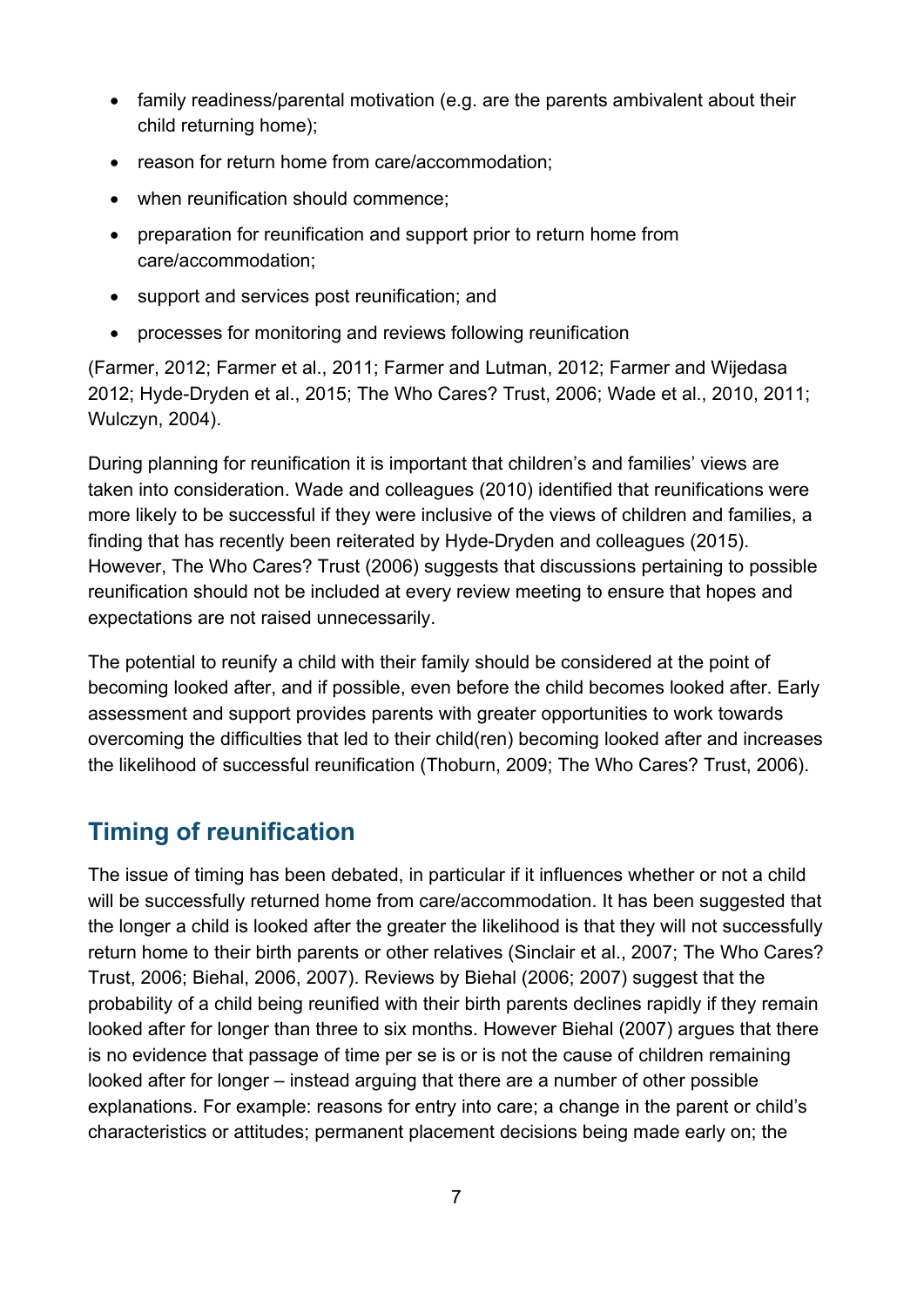availability of services for parents; and thresholds for entry into care (i.e. local authorities with lower thresholds for becoming looked after, for instance, acting as a support service for families in acute stress, have higher numbers of children returning home quickly than those who have higher threshold levels) (Thoburn et al., 2012).

The issue of timing is not only related to the likelihood of returning home from care/accommodation, but also the success of the return home. Thoburn and colleagues (2012) reported that maltreated children that remain looked after for less than three to six months are more likely to re-enter care because the timeframe is too short to achieve necessary change. This is evidenced by reports of children returning home from care/accommodation despite the problems that first led to them becoming looked after had not been resolved (see Biehal, 2006; Farmer and Lutman, 2012; Wade et al., 2011; Thoburn et al., 2012). Wade and colleagues (2010) found that children who had returned home to their parents gradually over a longer period of time were more likely to still be living at home six months later. However, those returning home after a significant period of time in care/accommodation (i.e. for longer than two or three years) are at greater risk of unsuccessful reunification (Thoburn, 2009; Thoburn et al., 2012). Some will have experienced multiple placement moves; had minimal contact with their birth parents; and disrupted attachments, all of which may have impacted on their emotional and behavioural development which their parents might be ill-equipped to manage (Thoburn et al., 2012). Many looked after children develop an attachment to their carer(s) and will be saddened by their loss when they leave a placement. Some parents may misinterpret this sense of loss as a rejection of them and react negatively (Thoburn, 2009). Where they have not had a positive experience of being looked after their behaviour may have worsened since they entered making them more vulnerable to re-abuse (Thoburn, 2009). Support from social workers and other services before the child is reunified with their parent(s) in combination with sufficient monitoring of the situation upon return home can help to address these issues (Thoburn, 2009).

Therefore reunification following a short stay in care (i.e. less than three to six months) or a prolonged period in care (i.e. over two to three years) are the most likely to breakdown with re-admission into care/accommodation, emphasising the need for gradual, phased reunification in a timeframe that is not too short to achieve necessary change, but also not so long that the child has settled into a long-term permanent placement or experience repeated placement disruption

#### <span id="page-7-0"></span>**Work with families to maintain relationships between the child and their parents**

There has been much debate about whether contact between looked after children and their birth parents increases the likelihood of successful reunification. Thoburn and colleagues (2012) suggest that contact does not necessarily lead to a return home. This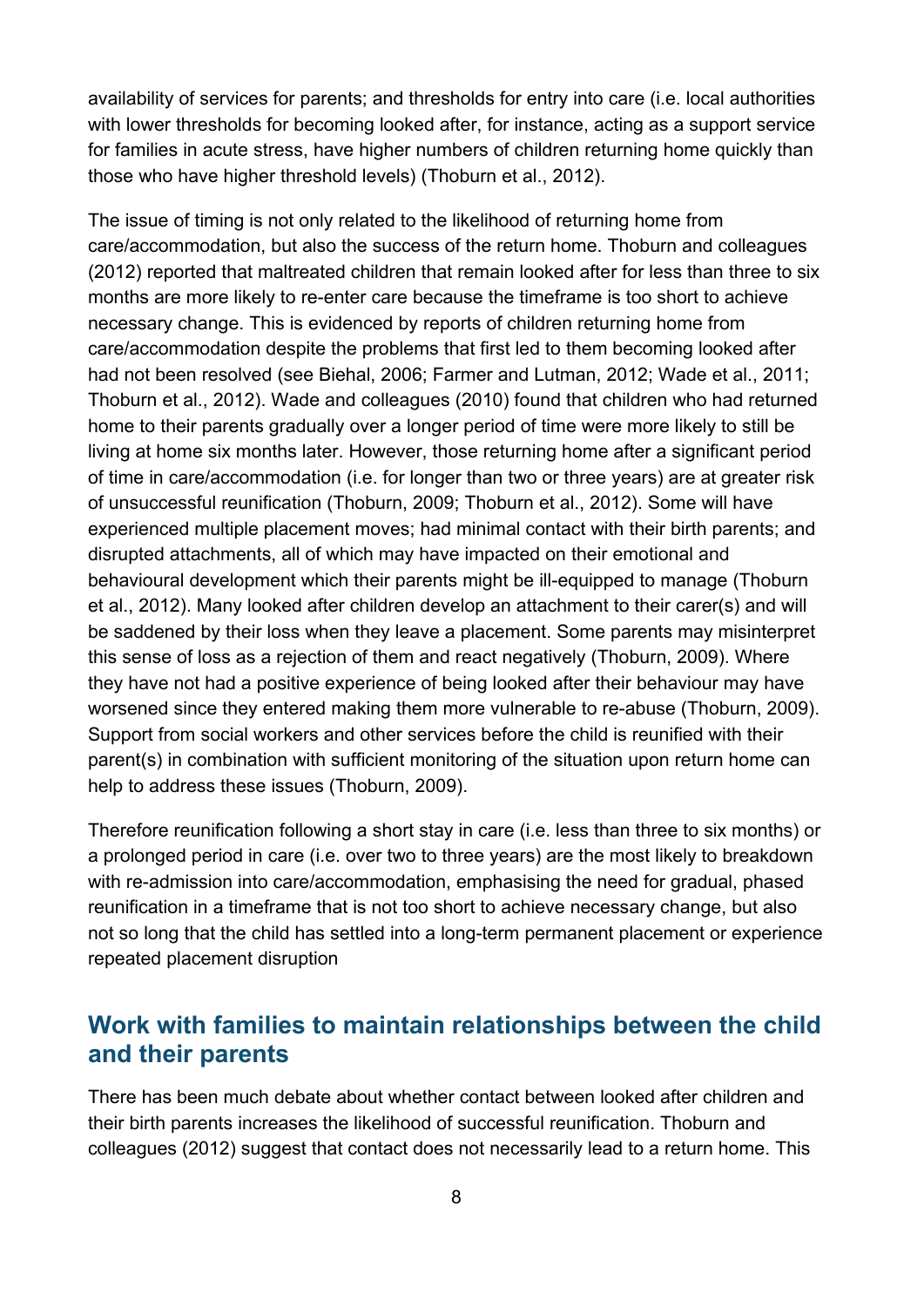is echoed by Biehal (2007) whose review did not find any clear evidence that implied that contact brings about reunification, arguing that there are often other stronger predictors of circumstances where a child is likely to return home, i.e. the presence of a number of other positive factors, for example a change in family circumstances or resolution of the problems that led to the child becoming looked after. Contact is, however, important for successful return overall because it has the potential to improve the relationship between parents and children (Cleaver, 2000 cited in Biehal, 2006; Thoburn et al., 2012). Contact can assist in developing parent and child interactions; maintain existing relationships; support attachment; help the child to maintain their sense of identity; and ultimately ease the transition home (Haight et al., 2001). It can also provide an opportunity to assess and improve parenting.

Facilitating contact between fathers and children who are looked after is also of importance, particularly when the possibility of returning a child to the care of a separated father is under consideration (Thoburn et al., 2012). It has been suggested that fathers are often left out of care planning processes (Thoburn et al., 2012), yet a father could be a protective factor in the home, or if separated from the mother, provide an alternative home for the child.

Contact with wider family members is equally important (The Who Cares? Trust, 2006) and can be used as a mechanism to explore whether reunification with a relative is an option, if the child cannot be returned to their birth parent(s).

#### <span id="page-8-0"></span>**Support for families pre and post reunification**

Support should commence prior to the child returning home and continue post reunification. Support from social workers in combination with support offered by specialist services prior to and after a child has returned home to their family are key to successful reunification (Thoburn et al., 2012). Research evidence shows that for reunification to stand a good chance of being a success it is important to: prepare families for what to expect when they are reunited; undertake social work activity directed towards reunification; and provide support to address the problems that led to the child becoming looked after in the first place (Farmer and Wijedasa, 2012; Wade et al., 2011). Support from services needs to commence as soon as possible. Concerns have been raised that interventions are often in response to an incident, being reactive rather than proactive, and inadequately planned for (Farmer and Lutman, 2012). Wade and colleagues (2011) found that where children and families had received support, reunification was significantly more likely to be successful. In particular, family focused interventions and access to additional services were found to be associated with more stable return home from care. However, although support services helped children's stability at home, there was little evidence that these services significantly improved a child's overall well-being.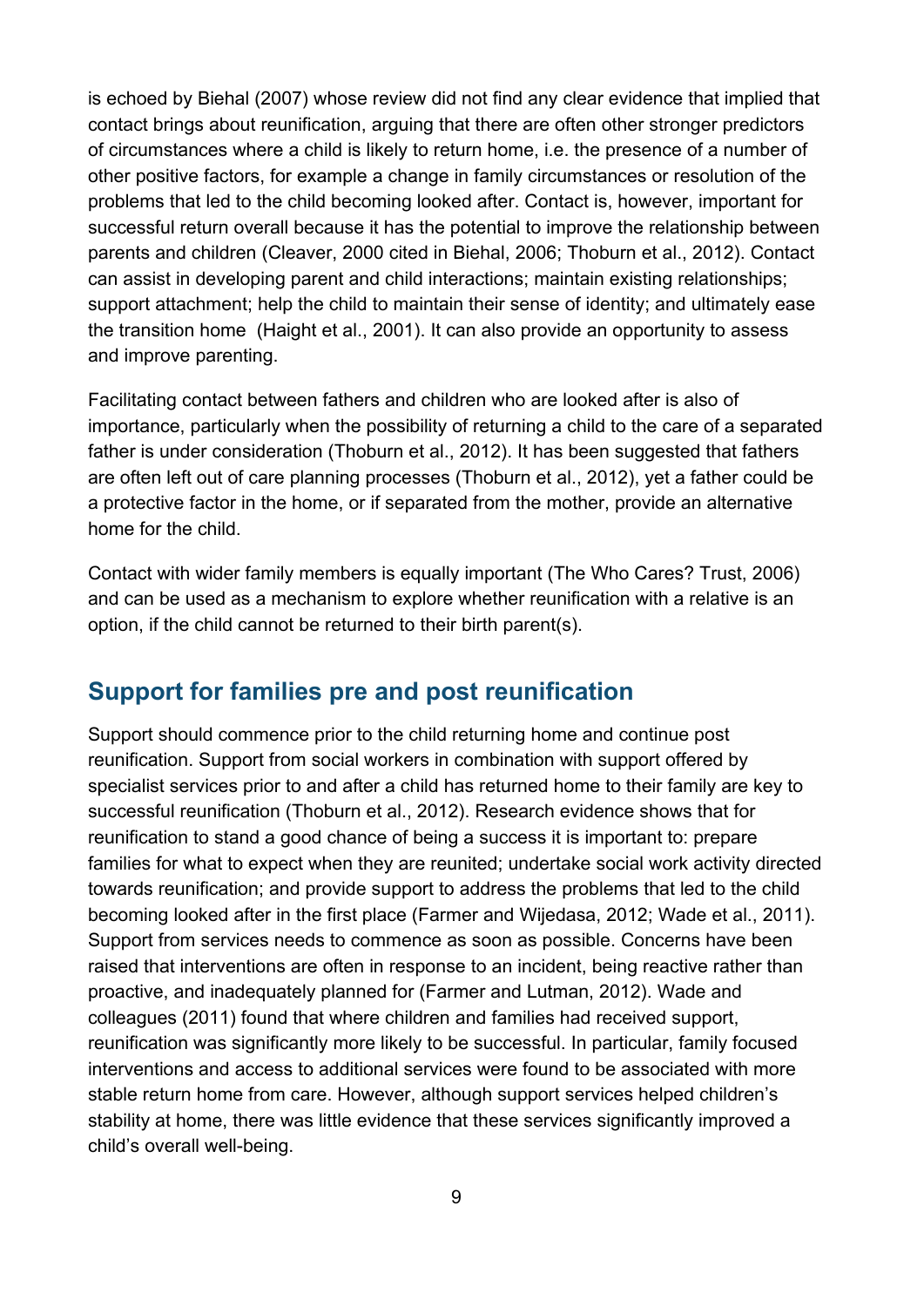Services to support families involved with children's social care also tend to be of a short duration and often focus on younger children (Ward et al., 2010, 2012; Farmer and Lutman, 2012; Holmes and McDermid, 2012) yet services for families where children are returning home need to be delivered for an appropriate duration to sustain change. Interventions tend to end abruptly with no arrangements for long-term support or monitoring of children's circumstances (Biehal 2006, 2007; Davies and Ward, 2012).

Issues about the intensity of support for children and families involved with children's social care have been raised. The less intrusive option is often selected, and whilst in line with the principle of the working in partnership with families, less intrusive measures do not always ensure that children are safeguarded from abuse and neglect (Ward et al., 2012). It can also mean that families receive less effective services as a number of studies have shown that court orders and statutory requirements have a significant impact on the number and quality of services provided (Holmes and McDermid, 2012; Farmer et al., 2011). In particular, children who have been voluntarily accommodated are likely to receive less support once they return to the care of their families than those who are or have been the subject of a care order (Wade et al., 2011).

Research on services to support reunification is particularly sparse in the UK and little is known about the types of services that work well to support families on children returning home from care/accommodation. However, research shows that support for parents with substance misuse problems (including alcohol) or mental health problems is essential to address difficulties and subsequently support reunification (Forrester and Harwin, 2008; Farmer et al., 2011).

A key finding from the existing research is that support and services for children and families once reunification has taken place is inconsistent. Biehal's (2006, 2007) review found that support for families once children returned home from care/accommodation was 'patchy'. This is endorsed by Thoburn and colleagues (2012) who reported that unsuccessful reunification was often associated with services that were minimal and/or poorly coordinated - particularly limited access to timely addiction treatment services for parents with substance/alcohol problems (see Farmer and Wijedasa, 2012 also).

Research suggests that where families have received substance/alcohol misuse support or services such as the Family Drug and Alcohol Court (FDAC), their children are more likely to return home from care/accommodation or return home quicker than those receiving 'service as usual' (Thoburn et al., 2012; Harwin et al., 2014). Harwin and colleagues (2014) evaluation of the pilot FDAC reported a higher rate of reunification and cessation of substance use, amongst families supported by FDAC in comparison to families receiving usual services; 35% of FDAC mothers, compared to 19% of comparison mothers. Neglect and abuse following reunification was also lower for children where mothers had received FDAC than comparison mothers; 25% and 56% respectively.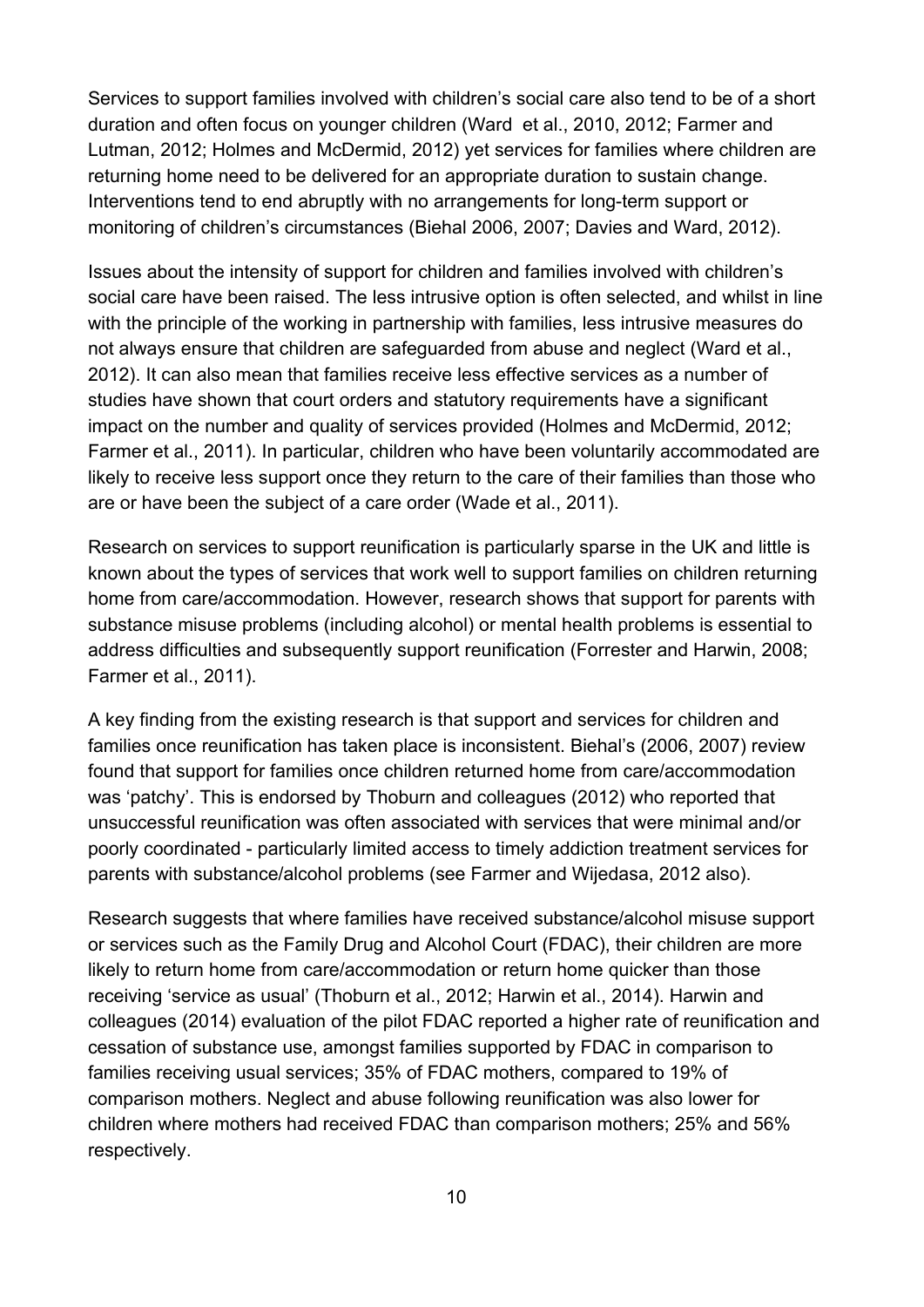Children and young people that have been looked after may present difficult behaviours as a result of the abuse and neglect they have experienced and will need support to address the underlying issues. Services to support children with behavioural or emotional difficulties can help to avoid re-entry to care especially if support continues after the child has returned home from care/accommodation (Thoburn et al., 2012). Informal support networks have shown to be effective in supporting adolescents to return home, for example support from a foster carer, mentor, residential worker, friend or relative (Farmer et al., 2011).

Thoburn et al. (2012) and The Who Cares? Trust (2006) have both reported that respite services that are planned and are with foster carers who are trained in working towards reunification, have the potential to increase the chances of parents meeting their child(ren's) needs and improving stability upon reunification. Similarly, support from foster and residential carers post reunification was associated with stability upon return home from care/accommodation in Farmer and Wijedasa's (2012) study of 180 children who returned to the care of their parents.

The Who Cares? Trusts (2006) recommend that existing models of support for children in need be extended to families whose children are returning home from care/accommodation, including health workers, personal advisors, and designated teachers all having a role to play supporting families whose child(ren) have returned home from care/accommodation.

In addition to the above, many families will need support in relation to housing, finances, child care and education (Thoburn et al., 2012).

There is a substantial body of research on reunification in the U.S. but the findings have to be used with caution due to the differences in child welfare systems. Approaches in the US, identified in Thoburn and colleagues' (2012) review, as likely to lead to successful outcomes in terms of reunification include:

- intensive outreach work (typically a social worker or family support worker);
- family centred group work designed around the special needs of the parent or children in care;
- advocacy services helping to break down barriers between parents under stress and community agencies responsible for housing, financial advice, health and therapy services; and
- timely, high intensity community or residential treatment and recovery coaches for parents with addiction problems.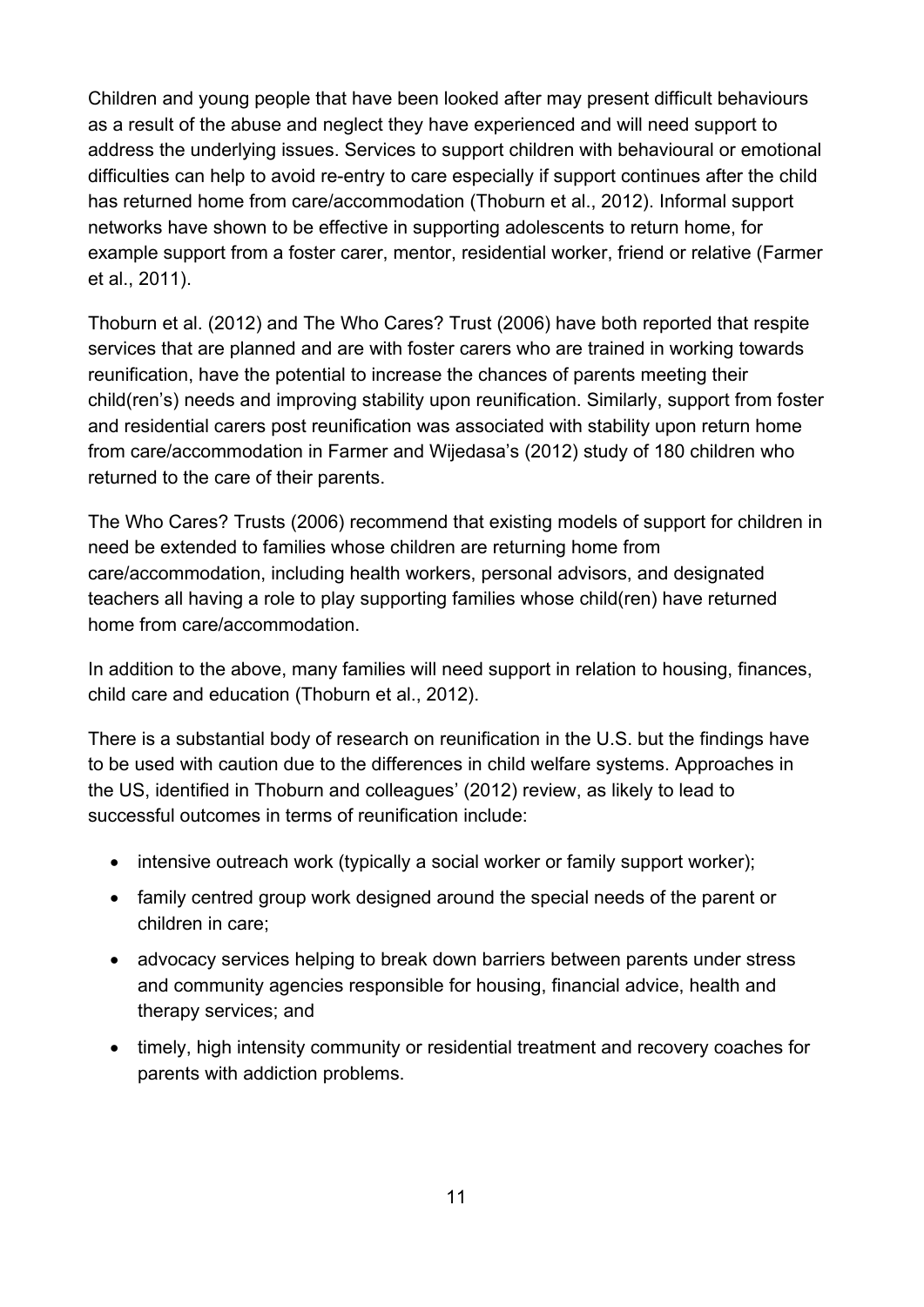All research highlights the importance of having a system of monitoring in place for children and parents following reunification. Similarly, Farmer and Wijedasa (2012) found that reunification was more stable when the situation was monitored by professionals

### <span id="page-11-0"></span>**Abuse, neglect and re-entry into care**

There has been little research on the outcomes of children and families post reunification, however a small number of studies suggest that around half of children who return to the care of their parents experience abuse and/or neglect. Forty six percent of children in Farmer's study (2011) were re-abused or neglected following their return home from care/accommodation. This is similar proportion to the 42% of children found to have been re-abused reported in a study in by Sinclair and colleagues (2005). Wade and colleagues (2011) reported that following reunification, identifying neglect and taking action to protect/plan support was often poor with some children remaining in abusive families for too long.

Although reunification with family is the most common outcome for looked after children (Department for Education, 2014a), many reunifications are unsuccessful. Dickens and colleagues (2007) reported that 15% of children who had returned home from care (across 24 local authorities) had re-entered care within 12-18 months. Yet more recently, data on the numbers of children re-entering care following reunification has risen and studies report that between one third and over half of all children who return home will reenter care:

- in one study at two year follow-up almost half (47%) had re-entered care at least once, rising to 65% at five year follow-up (Farmer et al., 2011); and
- Wade and colleagues (2010) found that 35% of reunifications failed within the first six months.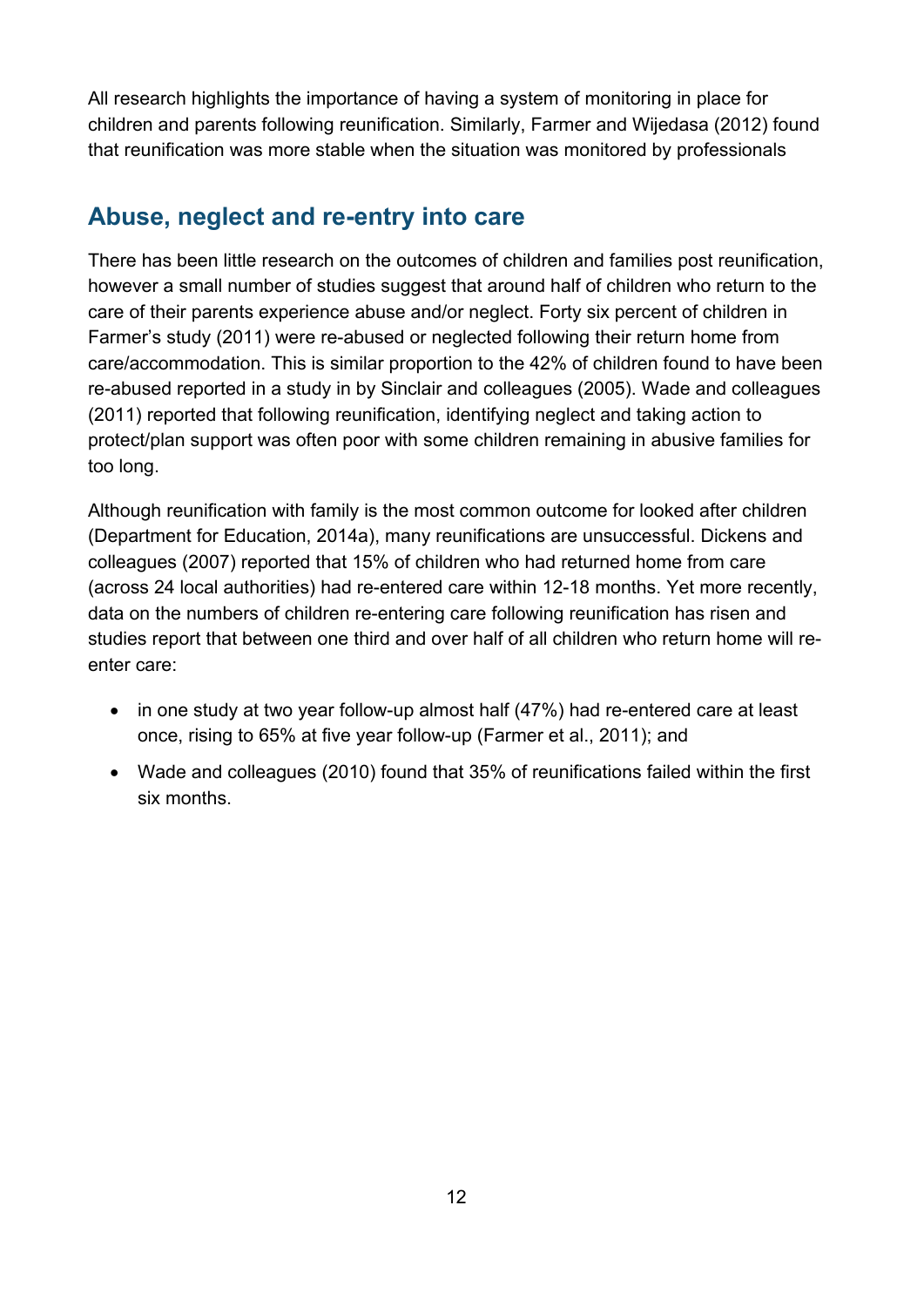## <span id="page-12-0"></span>**Conclusion**

The research evidence summarised in this brief review, suggests that quality care planning, gradual/phased return home and services to help parents overcome the difficulties that led to their child(ren) being taken into care are key to successful reunification. The research gap is most evident in relation to preparing families for reunification and support pre and post return home; there is little data on what support services are likely to improve outcomes for children who return to the care of their birth family following a period in care/accommodation. The small evidence base suggests that support is inconsistent across local authorities and where it is available, it is minimal. There is some indication that services to address substance/alcohol misuse have the potential to improve the success rate of reunification as well as respite services and enhanced support from foster carers trained in working towards reunification. In addition supporting young people with emotional and behavioural issues may help to avoid reentry to care/accommodation. Further research is required to explore what improvements can be made to support the reunification process to reduce the likelihood of re-abuse, neglect, and re-entry into care, and improvements in children and families' well-being following reunification.